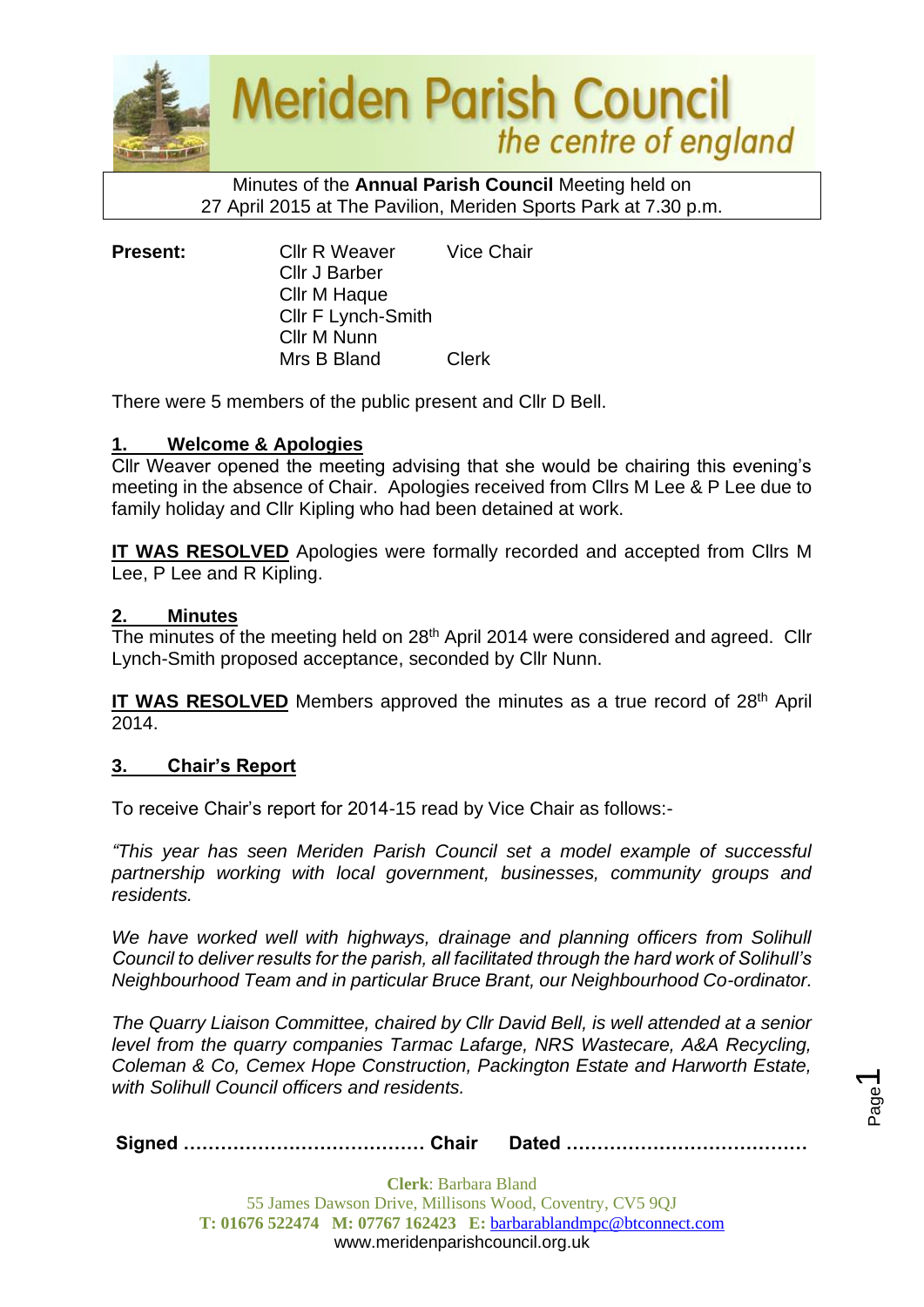

# **Meriden Parish Council** the centre of england

*Meriden's First World War Centenary Commemorations working group made up of representatives from the Scouts, St Laurence Church, Village Hall, Meriden's Women's Institute, Cameo, Meriden Tree of Thought, Meriden Rotary Club and our local historian meet regularly to plan community events that provide historical references to Meriden during the Great War.*

*A great part of the success we have achieved through partnership working has been thanks to the excellent work of our Clerk, Barbara Bland.*

*Through partnership working, we won Meriden Best Village and Commemoration of World War One in the Solihull Neighbourhoods in Bloom competition. This is thanks to our contractors Dovetail Facilities Management, Brian Ball, AMS and sponsors NRS Wastecare Limited, Taylor Wimpey Homes, Pertemps, Meriden Tea Rooms, Spar, Meriden Fish & Chips, Fordes on The Green, The Bull's Head and Alan Lole who donated thousands of poppy seeds that have been sown throughout the Parish. All those named achieved the display of hanging baskets outside the village shops and businesses, Memorial Approach with its floral poppy display and the floral display on Coronation Island. More is planned for 2015 and we will be entering both Solihull and Heart of England in Bloom with many more volunteers on board.*

*Thanks to Solihull Council's highways officers and Taylor Wimpey Homes, Memorial Approach improved by removing the parking bay and erecting a new bus shelter.*

*Our Clerk, Barbara Bland, negotiated a Service Level Agreement with NRS Wastecare to maintain Coronation Island and its surrounding through roads and verges over the 15 years they will operate from Area G. Each year they will contribute £1500 for maintenance and £500 for Solihull in Bloom.* 

*Rural cinema came to Meriden in June last year through the hard work of the Village Hall Committee. The first screening was War Horse followed by Frozen, Philomena, Private Peaceful, What We Did on Our Holiday, The Best Exotic Marigold Hotel and the Imitation Game.*

*The WW1 working group received a grant of £8,700 from the Heritage Lottery Fund thanks to Cllr Rosie Weaver's help in preparing the bid with me. This helped fund coach trips to Imperial War Museum and National Memorial Arboretum and this year's upcoming events.*

*Thanks to Meriden Rotary Club who funded the Bulkington Silver Band's appearance at last year's Family Picnic in the Park; they played music from the WW1 era. Meriden's Women's Institute are to be commended for the display they put on at the picnic 'Meriden in the First World War'.*

Page  $\boldsymbol{\sim}$ 

**Signed ………………………………… Chair Dated …………………………………**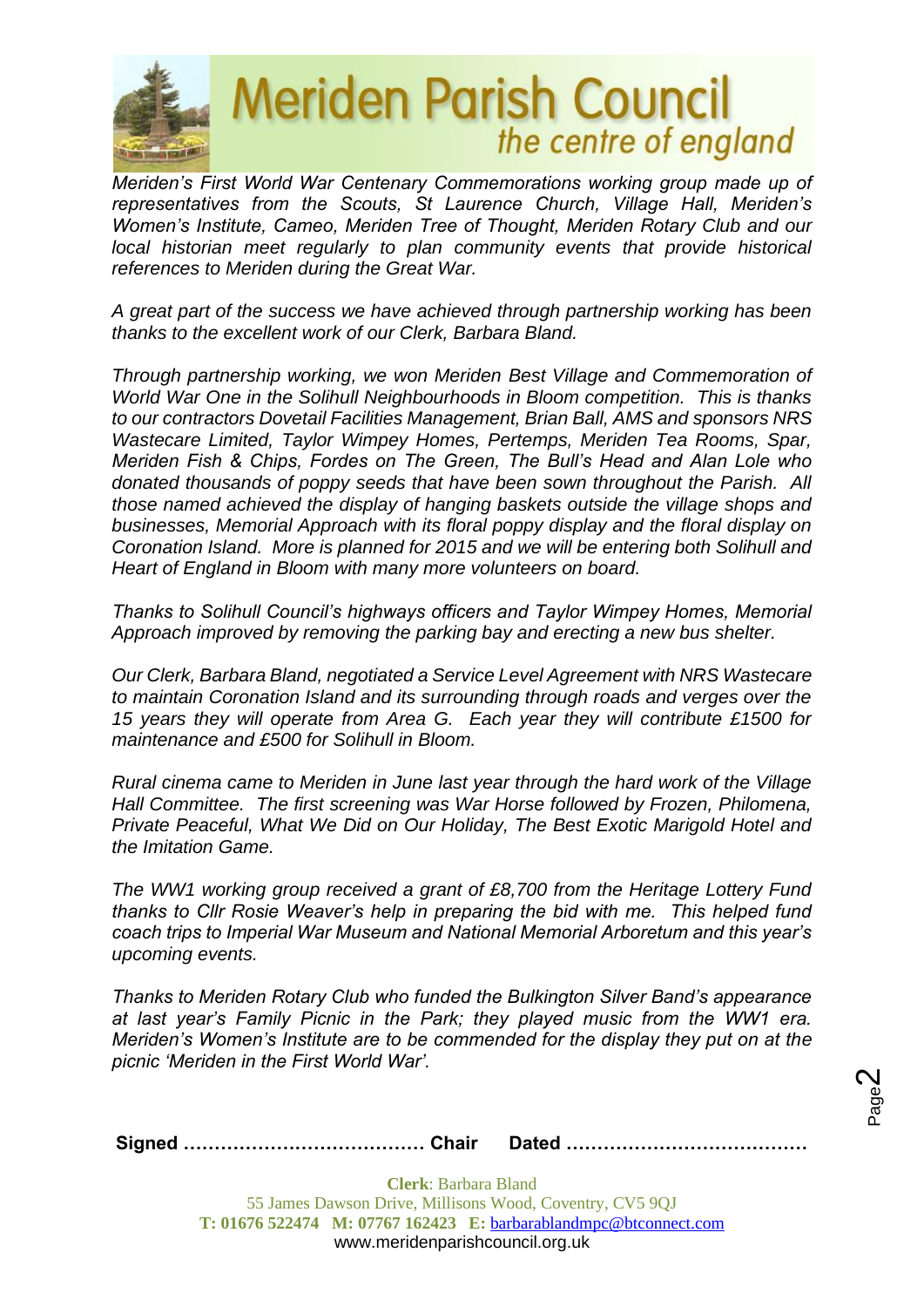

*A tree survey was commissioned by the parish council. Cllr Lynch-Smith worked with local arboriculturist Charles Harrison to catalogue all the trees with Tree Preservation Orders. This work is being shared with neighbouring councils who have shown interest in doing the same.*

*Residents at Meriden Gate formed a Neighbour Watch committee working with the police.*

*We launched the consultation required for Meriden's Neighbourhood Plan to begin and engaged with residents at Meriden C of E Primary School's Christmas Fayre, collecting contact details of those who wished to participate in the plan's development. Solihull Council's Cabinet approved our parish as the designated area for the plan. Our first meeting with officers and residents took place this month facilitated by our planning consultant, Neil Pearce.*

*The library closed for refurbishment earlier in the year and opened on 9 April with a brand new computing suite funded by Meriden Parish Council. It now houses ten computers from its original three.*

*Community events were once again successfully organised. We send a special thank you to Alan Lole for Meriden Tree of Thought who has raised to date over £43,000 for Macmillan Cancer Support and Marie Curie Hospice Solihull. Special thanks also go to Meriden Rotary Club for the 10th Meriden Megaride in June and the 3rd Santa Fun Run in December. Meriden's three churches held a carol service on the green in December which was, once again, well attended.*

*Reverend Kate Massey moved onto St Paul's Church, Stockingford, Nuneaton in January to take up a full-time position there. She was a great asset to the community and served St Laurence Church well as part of her internship. We wish her well and thank her for her contributions to Meriden. Welcome to Reverend Lynda Lilley who joined St Laurence Church in February and will serve the community on a part-time basis.*

*Sadly, we have to report incidents of vandalism at one of our assets for the community, Meriden Sports Park. As unpleasant as it sounds, it needs mentioning that there have been repeat sightings of human faeces and toilet paper 'dumped' next to the tennis courts and most recently in the children's play area. The trees have also been vandalised with twigs being snapped off and bark cut off their trunks. Benches too have been vandalised with graffiti. Our contractors will continue to be observant and the police have been informed. If anyone sees anything suspicious or unpleasant taking part in any part of our parish, please report to the Clerk.*

*Finally, to end on a positive note, the good examples presented this evening go far in demonstrating that Meriden Parish Council is regarded by Solihull Council and* 

Page ო

**Signed ………………………………… Chair Dated …………………………………**